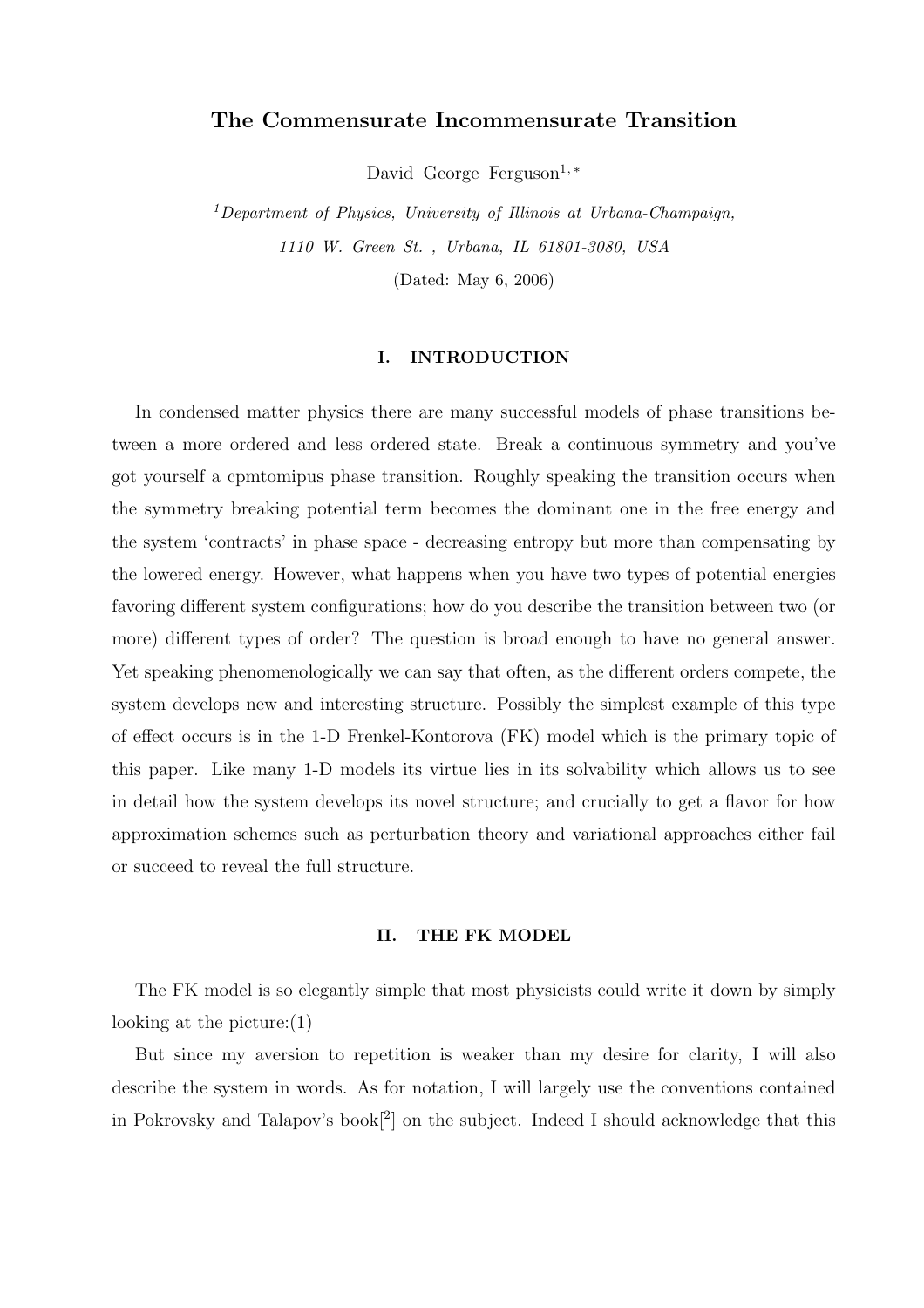

FIG. 1: This says it all



FIG. 2: With a small interaction the degeneracy is lifted

paper is largely based on their excellent treatment of the subject.

The system is composed of an infinite number of point particles at positions  $..., x_1, x_2, x_3, ...$  These particles interact harmonically with their nearest neighbor with an equilibrium spacing of a. All the atoms also experience a periodic cosine potential of period b; we could consider a more general periodic potential but the case of only one mode is sufficient to illustrate the relevant physics. The discussion will primarily be restricted to classical particles in one dimension at  $T = 0$  (the only T at which transitions occur in 1D) without long range interaction), though in the penultimate section we will briefly comment on various other generalizations. Thus, the primary question I will ask is: Given the form of the potential energy, what is the lowest energy configuration of particles?

Let us first consider the case when the potential energy is given by only a harmonic interaction between neighbors then  $U_{harm} = \frac{\lambda}{2}$ 2  $\overline{\phantom{a}}$  $_n(x_{n+1}-x_n-a)^2$ . For this form of the potential the minimum energy configuration is easily seen to be  $x_n = na$ . Now lets consider the case when the external potential is dominant and has the form  $U_{ext} = \gamma$  $\overline{ }$  $_n(1-\cos(2\pi x_n/b))$ . If the interaction term is exactly zero then we would have the unphysical situation that any configuration with the atoms randomly distributed at the equivalent minimums would all be a ground state. However, with any vanishingly small interaction that is repulsive at short distances and attractive at long distances (compared to b) this degeneracy is broken and  $x_n = nb$  becomes the unique ground state.(2)

Thus both ground states are of the form  $x_n = n\tilde{a}$ . The question then becomes when both terms in the potential energy are important what is the ground state? Naively we would expect that the system configuration to also have the same form, however we will find out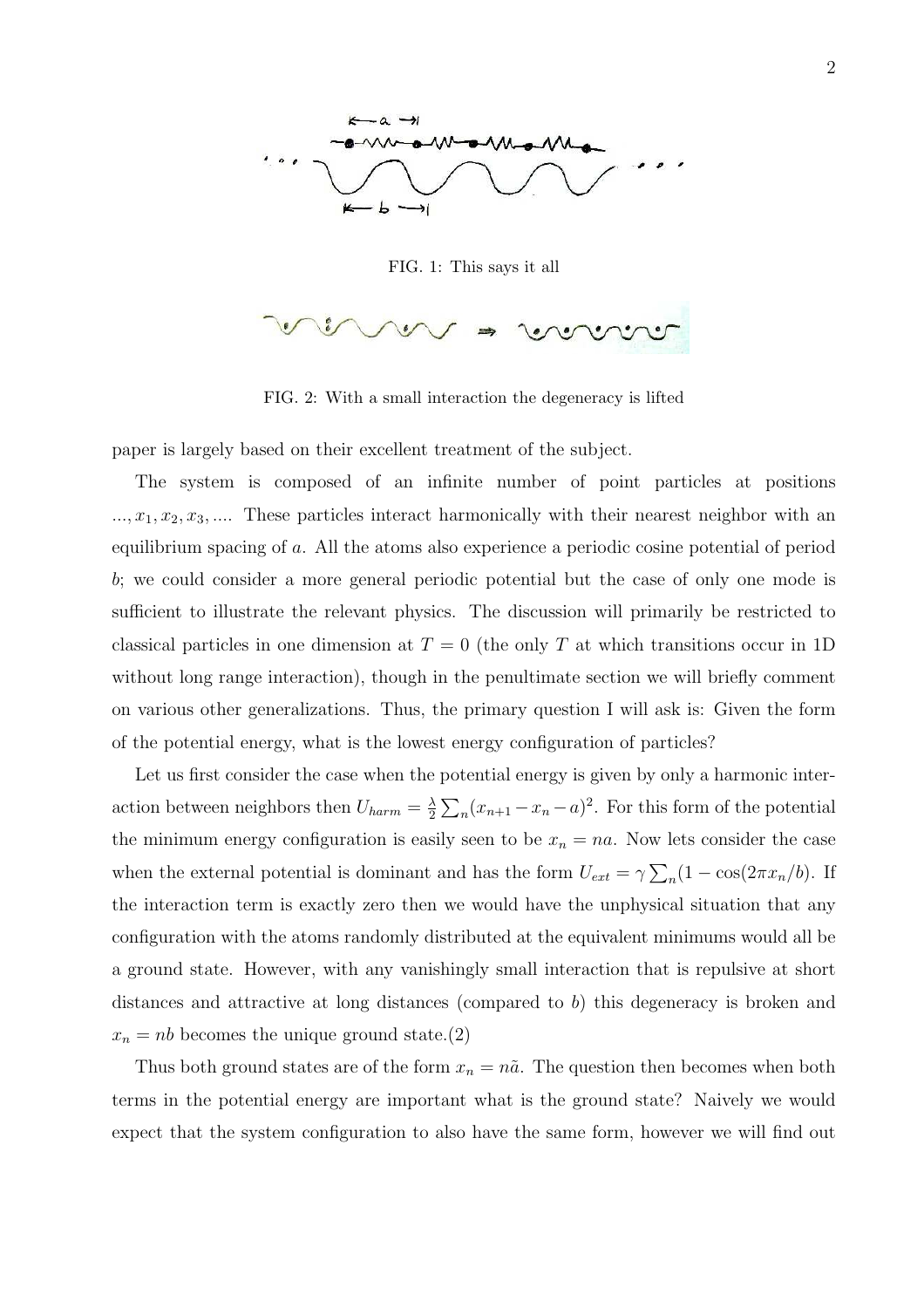that in fact the 'interplay' between the two terms generates more structure than either term does by itself. In my opinion this is one of the clearest examples of the dictum, "more is different."

But how do we move forward? Well, to simplify our lives we first minimize the number of symbols we will have to write down by defining our length and energy scales via  $b = 2\pi$  and  $\lambda = (2\pi)^{-2}$ ; we include here factors of  $2\pi$  so we don't have to write them later; though I'm afraid this might case some confusion. Now we simply solve the stationary state equations for the potential energy  $\delta U = 0$ . Which generates an infinite number of second order difference equations:

$$
2x_n - x_{n+1} - x_{n-1} + \gamma \sin(x_n) = 0 \tag{2.1}
$$

Solving this set of equations will now occupy us for the next three sections. Note that a does not appear in these equations. Remember though that this is just an equation for a stationary solution and like a second order differential equation it has two free parameters. To find the global minimum you have to compute how the total energy depends on these two parameters and then minimize with respect to these variables. This last step will prove to be highly non-trivial in the general case.

### III. PERTURBATION THEORY

Lets begin by trying to use perturbation theory to solve the equations. Namely, lets assume that the external potential is a small perturbation of the harmonic ground state. We do this via  $x_n = n(a + \alpha) + u_n$  where  $\alpha$  and  $u$  are both small. This is a nonstandard perturbation since it allows configurations of particles that are not arbitrarily close to the configuration being expanded about. However in principle this should work since what is important is not that the change in configuration be small, but that the change in the coordinates that describe the configuration be small. Meaning typically you need the perturbing (and perturbed) potentials to be linear (quadratic) in the small change in coordinates.

In our case we can show that the perturbing potential is not linear in  $\alpha$  (though it is almost constant) as follows: Assuming the  $u_n$  to be negligible the energy per particle for the external potential is given by

$$
u = \gamma \lim_{n \to \infty} \frac{1}{n} \sum_{n} (1 - \cos((a + \alpha)n))
$$
\n(3.1)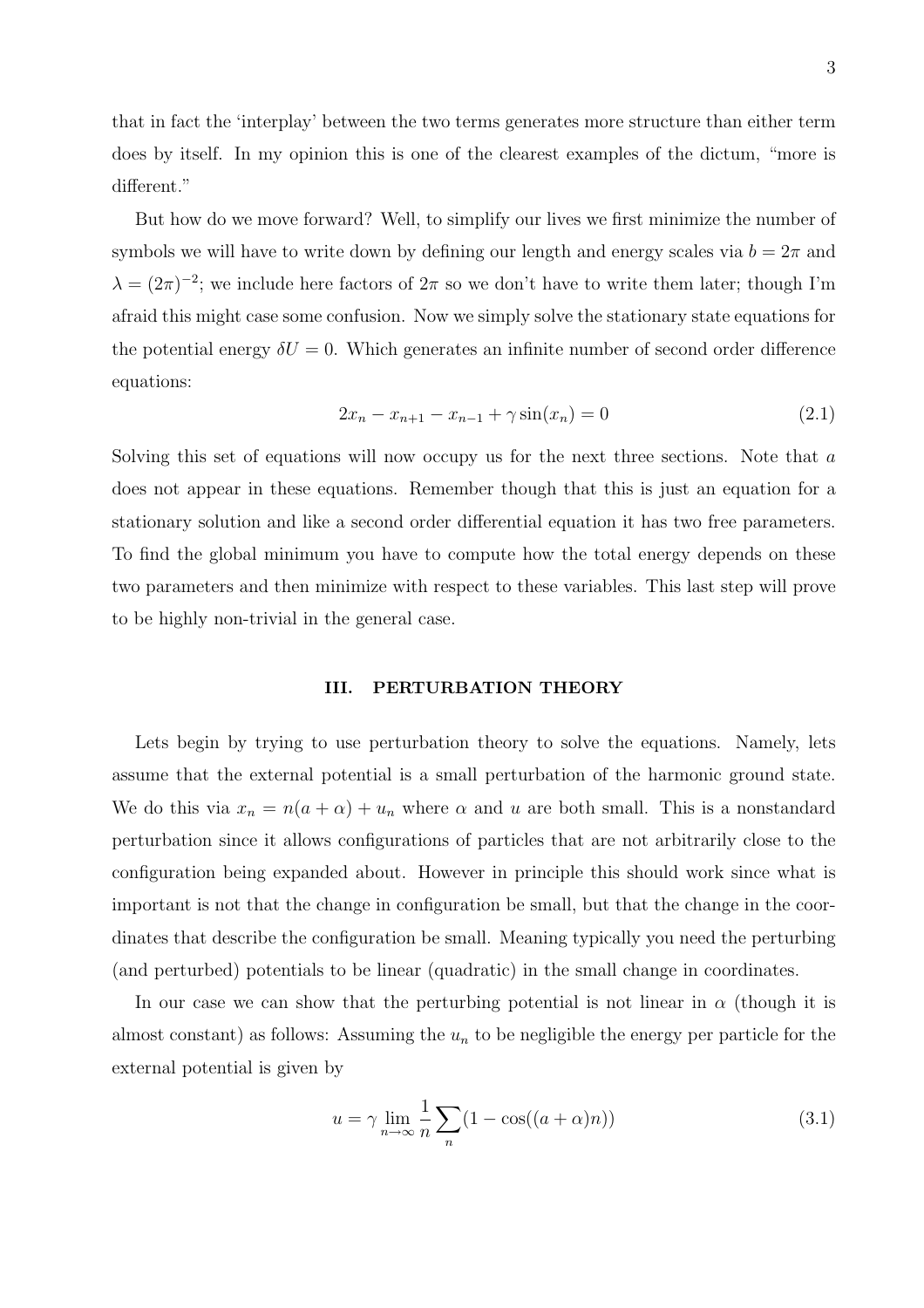We can already begin to see the importance of commensurability because the sum in this equation can be rewritten as  $\sum_{n} \cos(2\pi n(a + \alpha)) = Re($  $\overline{ }$  $_n(e^{i2\pi(a+\alpha)})^n)$  from which we can be see that if  $(a + \alpha) = 2\pi M$  or  $(a + \alpha)/b = M$  where M is an integer, then the sum is  $\sim N$  otherwise it is zero. Thus in principle if we stay far away from these danger points the perturbation in  $\alpha$  should work though it would be a rather trivial calculation because to first order the perturbation is invariant of  $\alpha$ . However, this is my point: the difference equations from which the perterbation make no reference to the scale a other than by the fact that we inserted by hand in our perametrization of the state we were peturbing about. And in fact we find that the peterbation is invarrient to  $\alpha$  and thus to a. How can we have competition between length scales if our equations ignore one of them?

To answer this question we have to develop the calculation a little further. So for the moment we forget or troubles by ignoring the  $\alpha$  dependance and concentrating on the  $u_n$ perturbations. We treat them by decomposing them into their fourier components  $u_n =$ :  $\int d^2k$  $\frac{dk}{2\pi a}e^{ikan}u(k)$  and analyzing the k<sup>th</sup> component of the difference equation we find after a bit of delta function trickery, we have to first order

$$
u(k) = -i\gamma \frac{\delta(k^2 - 1)}{2(1 - \cos(ka))} = 0
$$
\n(3.2)

Clearly all  $u(k)$  components are zero except for  $k = \pm 1$ . We see again commensuration issues in this formula because if  $\alpha$  is nearly equal to an integer multiple of  $\delta$  perturbation theory will not work because  $|u| \ll 1$  is no longer valid. As an aside physically this divergence comes from the fact that if the periods almost line up, there is a strong tenancy to just compress the whole string of springs a little and line everything up exactly. (In fact it turns out its best to compress the springs in lumps which we will see leads to the formations of solitons). Otherwise, where perturbation is valid we see that perturbation creates not a net compression but a simple periodic modulation of the positions to take advantage of the local conditions of the potential.(3)

Let us now return to our concerns about the missing  $a$  scale. We saw it caused the theory to break down, but we already saw that. What about where it is valid? To answer this question we have to calculate the decrease of the energy per particle due to the perturbation. However we also restore the *falpha* dependance to see if varring it can lower the energy. After a few steps of algebra:

$$
u = \frac{1}{2}\alpha^2 - \frac{\gamma^2}{2(1 - \cos(a + \alpha))}
$$
\n(3.3)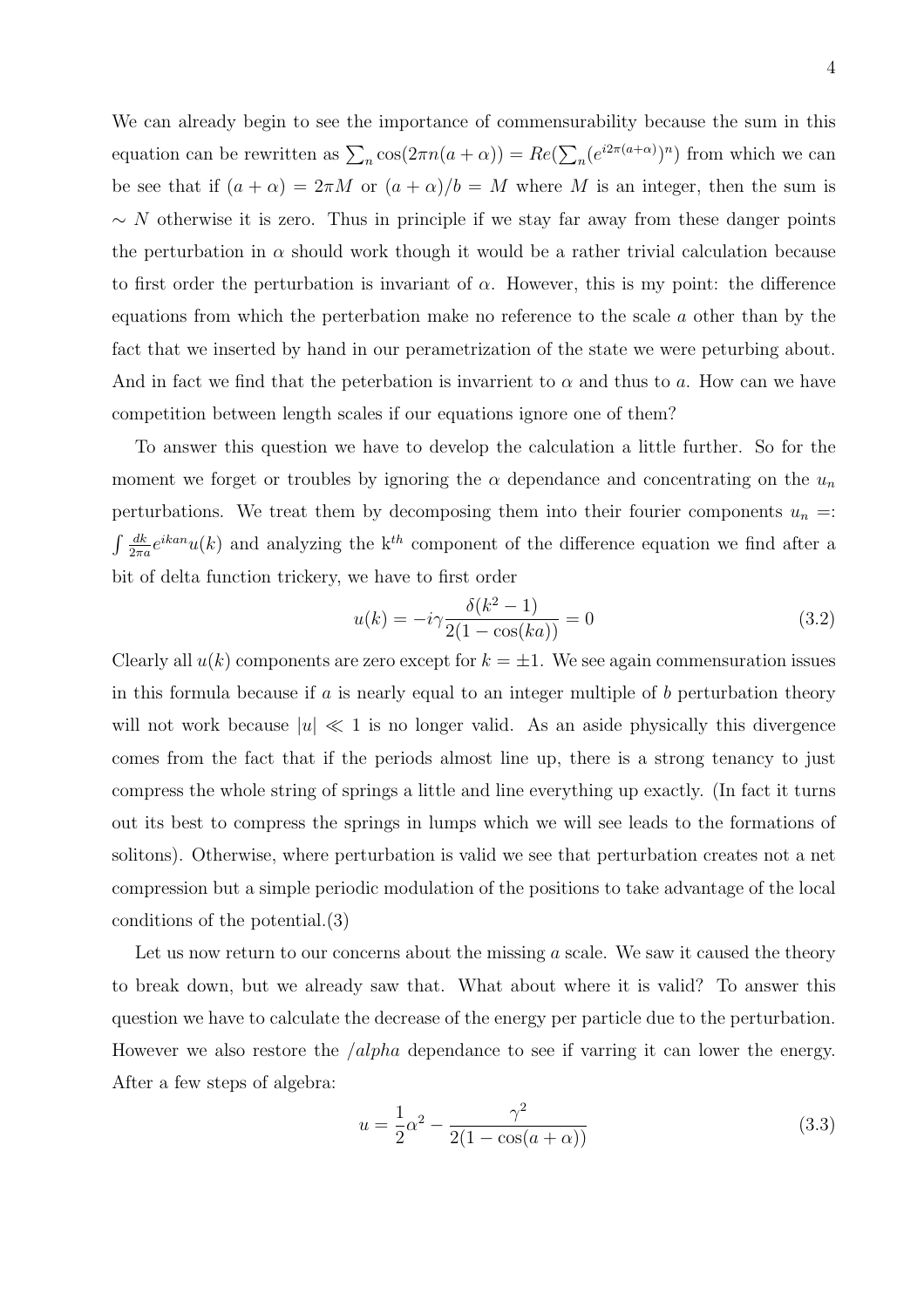

FIG. 3: The text reads 'small movement.'

What we now see by inspection that  $\alpha = 0$  is no longer the energy minimum (assuming the above calculation is self consistent). But the important point is that the physics certainly does care about the scale a. And here is the central point: even though the difference equation mysteriously drops the scale  $a$  and thus its solutions don't depend on it this doesn't mean that the physics is invariant of  $a$ , because solving the difference equations is only part of the problem's solution since solving the difference equations still leaves you with two free parameters. The second part of the problem is using the minimumization of the energy to determine how to fix these free parameters, and its at this second, just a crucial step that the a scale becomes important. Perhaps, I've overemphasized this point. I only do so because it caused me a lot of confusion. The moral of the story is: solving the difference equations is interesting but it is only half of the problem.

#### IV. CONTINUUM APPROXIMATION

In the previous section we saw that perturbation theory broke down when  $a$  and  $b$  were nearly equal. However, we will now develop an approximation that is valid precisely in this regime. Define  $a = b + \delta$  we need both  $\delta \ll 1$  and  $\gamma \ll 1$  which is well defined if we recall our definition of units at the end of the second section. The first thing to note is that since  $\sin(an+u_n)=\sin((2\pi+\delta)n+u_n)$  we can write the difference equations as

$$
u_{n+1} - 2x_n + x_{n-1} = \gamma \sin(\delta n + u_n)
$$
\n(4.1)

Since  $\delta$  is small the sine term doesn't vary much explicitly with n and secondly since  $\gamma$  is small we know that  $u_n$  is only a slowly varying function of n. Thus we can make a continuum approximation  $u_{n+1} - u_n \cong du/dn =: u'$ , likewise for the second derivative. It is conventional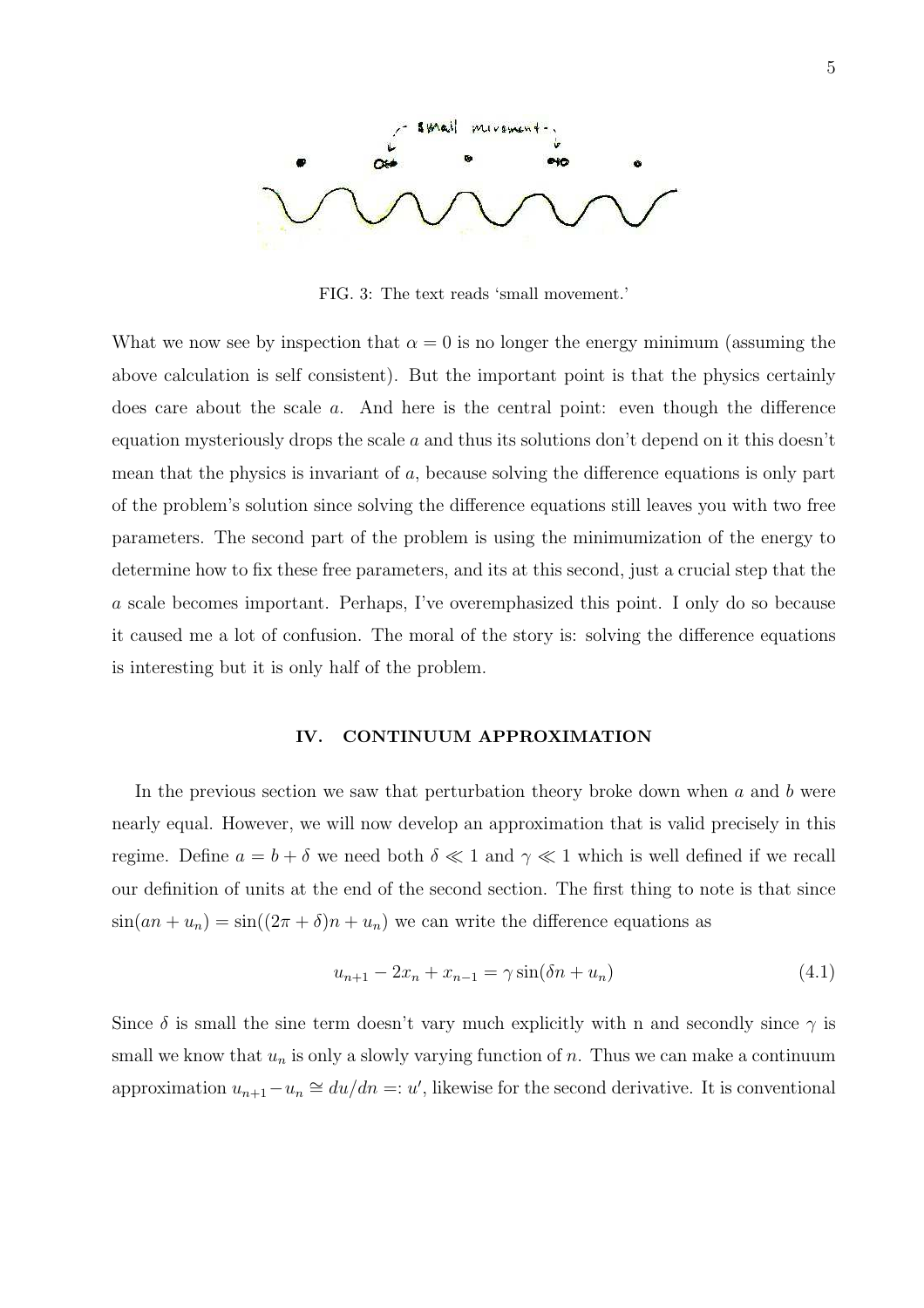

FIG. 4: The Mechanical Analogue

to define  $\phi(n) := \delta n + u_n$ . Thus the potential takes the form.

$$
U = \int dn(\frac{1}{2}(\phi' - \delta)^2 + \gamma \sin(\phi)
$$
 (4.2)

Calculating  $\delta U/\delta \phi = 0$  or considering the continuum limit of the difference equations we derive the following equation of motion:

$$
\phi'' = \gamma \sin(\phi) \tag{4.3}
$$

This is the equation of motion of a pendulum with  $n$  playing the role of time. Thus to describe its solution I will use a mechanical analogy, since in my opinion the best explanations find the shortest distance between what you understand and what you don't. Importantly given the sign of the right hand side we are effectively measuring the angle of the pendulum from vertical.(4)

As we have discussed there are two constants of motion. Both can be understood in our analogy: One as the total 'energy' (I use quotes to distinguish from the real physical potential energy of the configuration of particles) of the pendulum which I will parameterize as  $E := \frac{1}{2}\phi'^2 - \gamma \cos(\phi)$ . The other is the arbitrary choice of the origin for time. A pendulum has two very distinct types of motion one is oscillation back and forth at the bottom of a potential well; the other is when the energy is large and the pendulum spins around and around. These two types of motion are effectively described in terms of a phase space diagram.(5) When inspecting figure(5) it is important to note that for configurations of the 'occilate' type  $\phi$  is on average zero so this phase is commensurate. For the 'spin' type configuration  $\phi'$  is on average positive which means that average period will be can be incommensurate with a. This is the main billing: The Commensurate-Incommensurate Transition!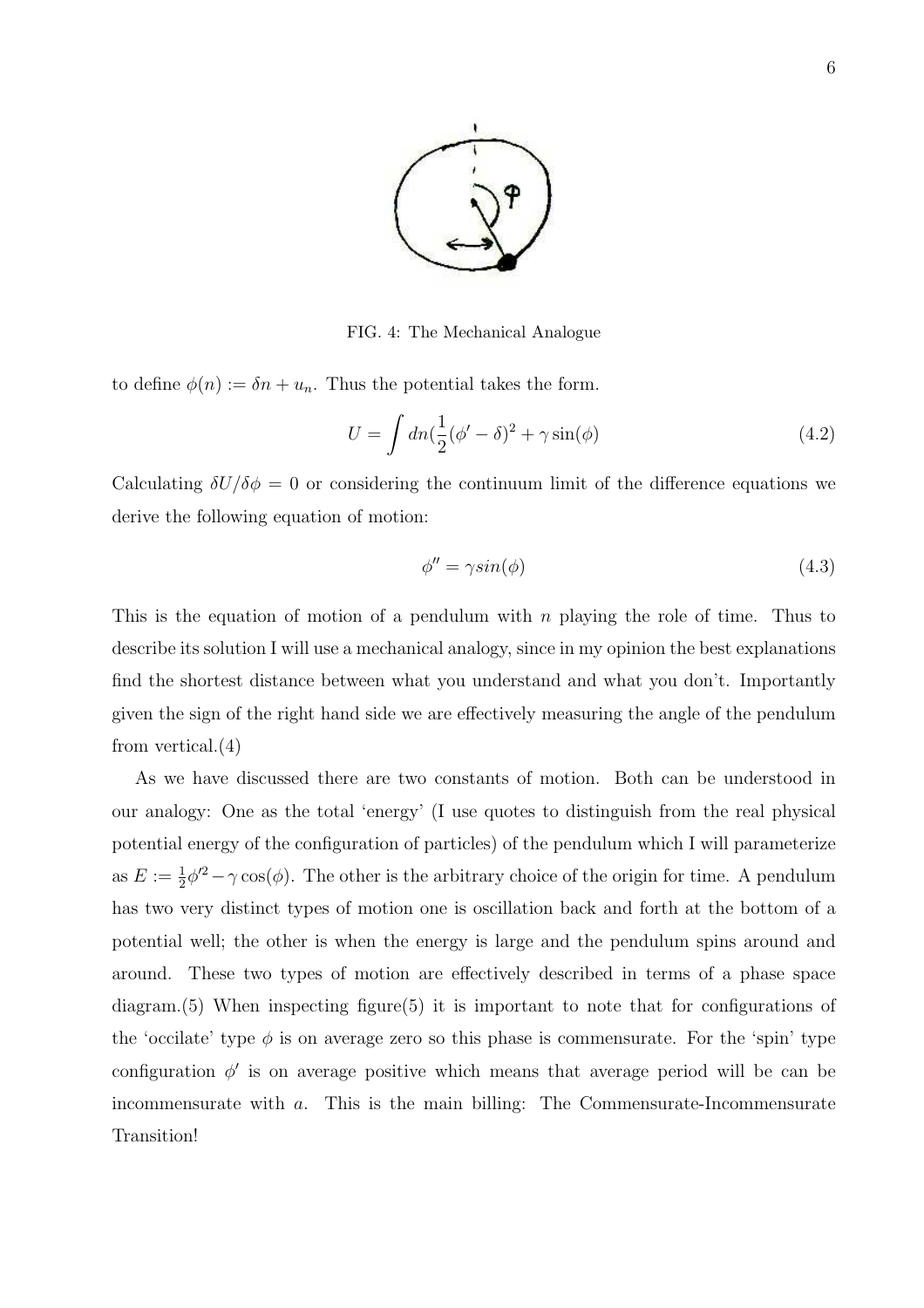

FIG. 5: Left: The phase space diagram of the mechanical analogue. Right: The corresponding real configurations showing the deviation from  $na$  as a function of  $n$ .

At the risk of pedantry lets mention again that every possible equation of motion is an extremal configuration. We've solved the difference equations. However we have yet to consider step two: figuring out which one is the global minimum. To do so we we must plug the configurations (indexed by their 'energy') into the configurational energy expression. The result is:

$$
U(E) = \int dn[\frac{1}{2}(\phi_E(n) - \delta)^2 - \gamma \cos(\phi_E(n))]
$$
\n(4.4)

Note that each configuration is also indexed by its choice of time origen. Thus the above equation confirms by simple inspection that indeed the potential energy is invariant under this index. Physically this means that the translations of the structure seen in figure (5) are zero modes. Note that in the incommensurate phase these modes will have a non-zero net mass current.

The question now becomes for what values of  $\gamma$  and  $\delta$  do we get the three different structures stated above: Spinning / Seperatrix / Oscillate; for lack of better terms. As the terminology suggests our strategy is the determine the condition for the seperatrix to be the ground state configuration, which will then sepperate the two types of configurations and thus define the CI transition. The soliton configuration is distinguished by having  $E = 2\gamma =: E_s$  since for exactly this energy the pendulum takes an infinite amount of time to start at the top, fall, and re-approach the top asymptotically. To determine the condition for a single soliton to form we can compute its configurational energy - if its found to be negative, we know that solitons will populate the system until their interactions limit their density. To decide if a soliton has a negative energy we calculate its energy relative to the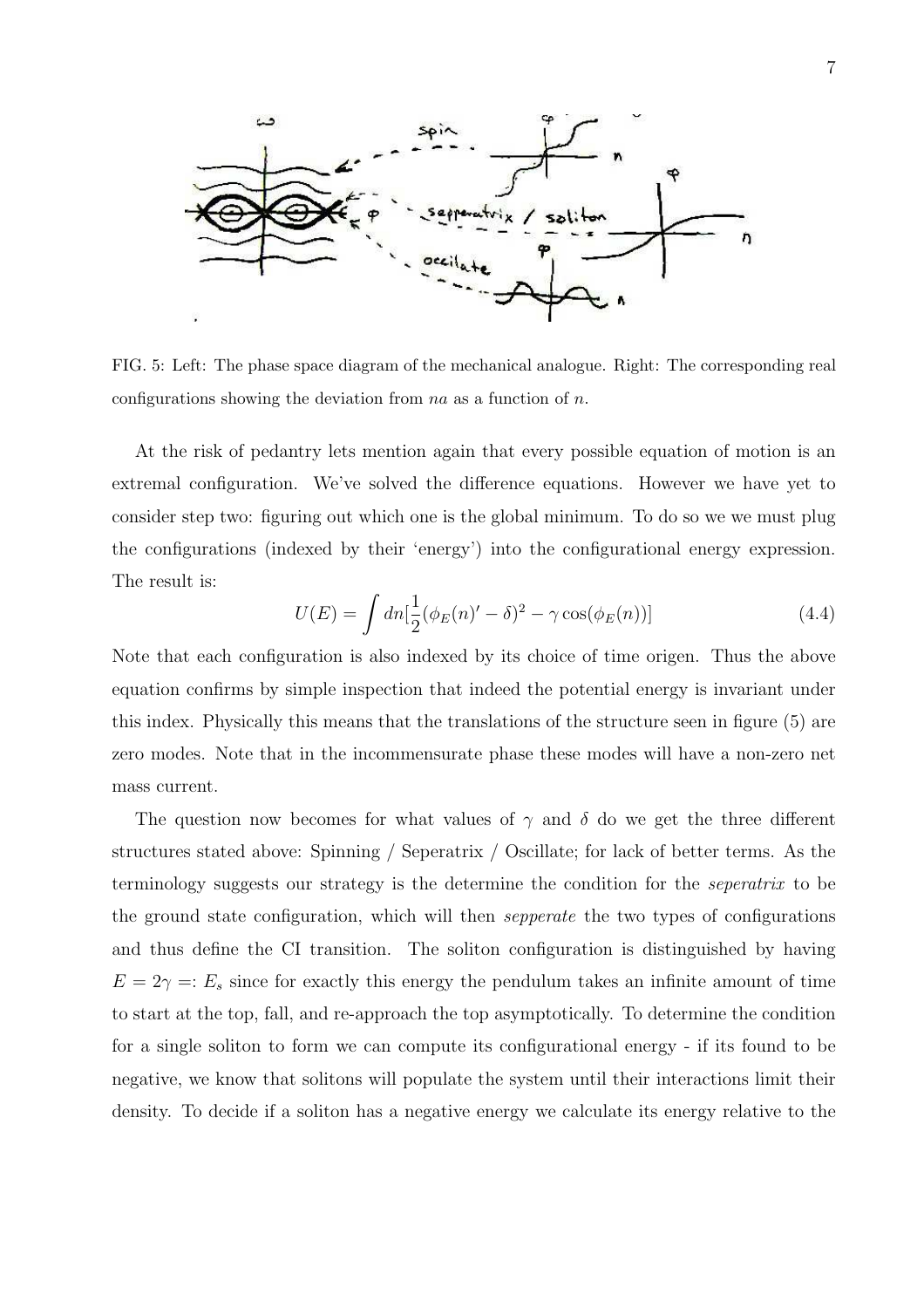

FIG. 6: Left: The phase space diagram of the mechanical analogue. Right: The corresponding real configurations showing the average particle spacing  $\tilde{a}$  as a function of  $\delta$ .

commensurate phase. After simplifying, using the relation  $\phi' dn = d\phi$  and computing the resulting integral we arrive at

$$
U(E_s) = -\delta + \frac{4}{\pi}\sqrt{\gamma} \tag{4.5}
$$

Thus when  $\delta_c \sim \sqrt{\gamma}$  we have a transition to the incommensurate phase. A more through treatment would expand  $U(E-E_c)$  to forth order in an order parameter and see the standard uniform  $\phi^4$  transition, though since I'm not sure what in this case is the order parameter to do so is by default beyond the scope of this review.

Though we have observed the commensurate - incommensurate transition for  $a = b + \delta$ a similar transition occurs for when  $a = (M/N)b + \delta$ . It is possible to derive an analogous energy equation

$$
U_2 \sim \int dn[\frac{1}{2}(\phi' - h)^2 + \eta \cos(N\phi)]
$$
 (4.6)

Only for this case while  $h \sim \delta$ ,  $\eta \sim \gamma^N$ . This means the transition will occur after  $\delta_{2c} \sim \gamma^{N/2}$ . If should be noted as a heuristic argument that since for small x,  $\sum_{n} nx^{n}$  is finite and  $\overline{ }$ proportional to x, we can prove that for small  $\gamma$  the commensurate regions do not occupy all of the  $\delta$  interval. We can further understand how this effects our original phase diagram in the following schematic way. Assume besides  $a = b + \delta$  the only other important resonance is  $a = 3b/2 + \delta_2$ . When  $\omega$  gets of order  $b/2$  we effectively have to atoms spaced together at a distance  $a \sim 3b/2$ ; Or said another way  $a = 3b/2 + \delta_2$  which is the requirement for  $U_2$  to be a good approximation. Thus around  $\omega = b/2$  above the U structure we see in fig. (5) we get a copy of the same structure - only smaller and with half the period. Graphically we have.(6) As  $\gamma$  gets larger the commensurate regions  $\delta_c$  get larger filling out more of the diagram till we are presented with a phase diagram labeled devil's staircase.(7)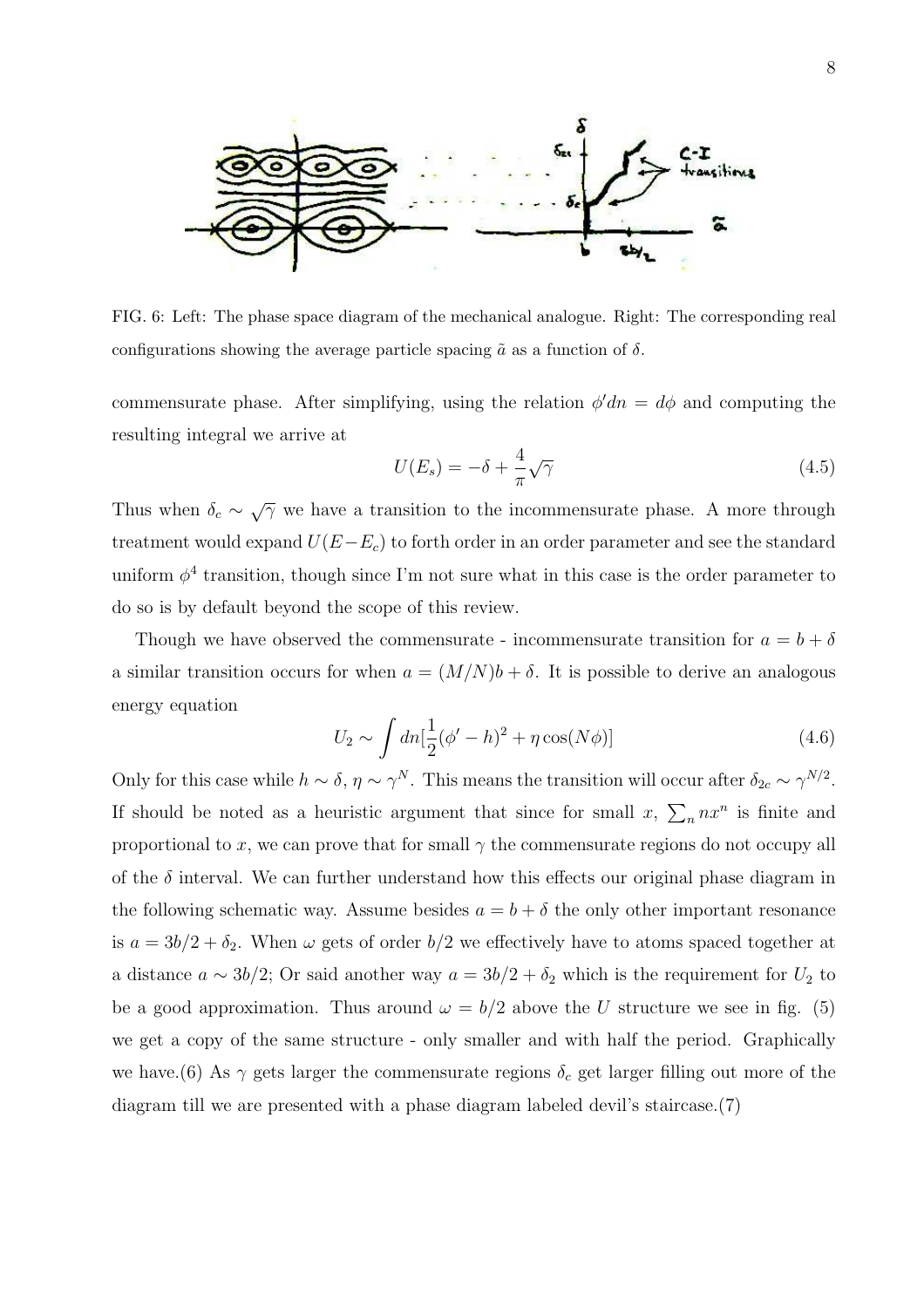

FIG. 7: In the limit that the  $\delta$  interval is completely covered in commesurate regions we reach the devils staircase; here shown on its side.

### V. EXACT SOLUTION

Even though the continuous approximation framework is the most effective way to think about the C-I transition it is only an approximation. For general  $\delta$  and  $\gamma$  it will break down and the problem has to be approached directly using the method developed by Aubry  $[1]$ . The key step is motivated by the usefulness of the phase space concept in the continuum case. What we do is transform our second order equations for our extremal condition into first order equations via the definition  $\omega_n := \phi_{n+1} - \phi_n$ . The resulting equations are

$$
\omega_{n+1} = \omega_n + \gamma \sin(\omega_n + \phi_n) \tag{5.1}
$$

$$
\phi_{n+1} = \omega_n + \phi_n \tag{5.2}
$$

This mapping from a 2-D space onto a 2-D space is continuous but non-linear. We imagine starting with some initial position and move along the configuration chain by repetedly applying the transformation map.(8) Now consider how any continuous line connecting the first two points is transformed.(9) The general strategy to restrict your line so that it is as differentiable as possible at the successive mapping points. Once this is done you develop structures as close as possible to those found in the continuous approximation. In particular you would like to find a seperatix between trajectories with that on average increase with  $n$ (incommensurate) and those that are on average constant (commensurate). However in this chaotic landscape the seperatrix can have a complicated, and even self intersecting form.(10) Further, the dynamics of the evolution map are chaotic; meaning roughly that if two points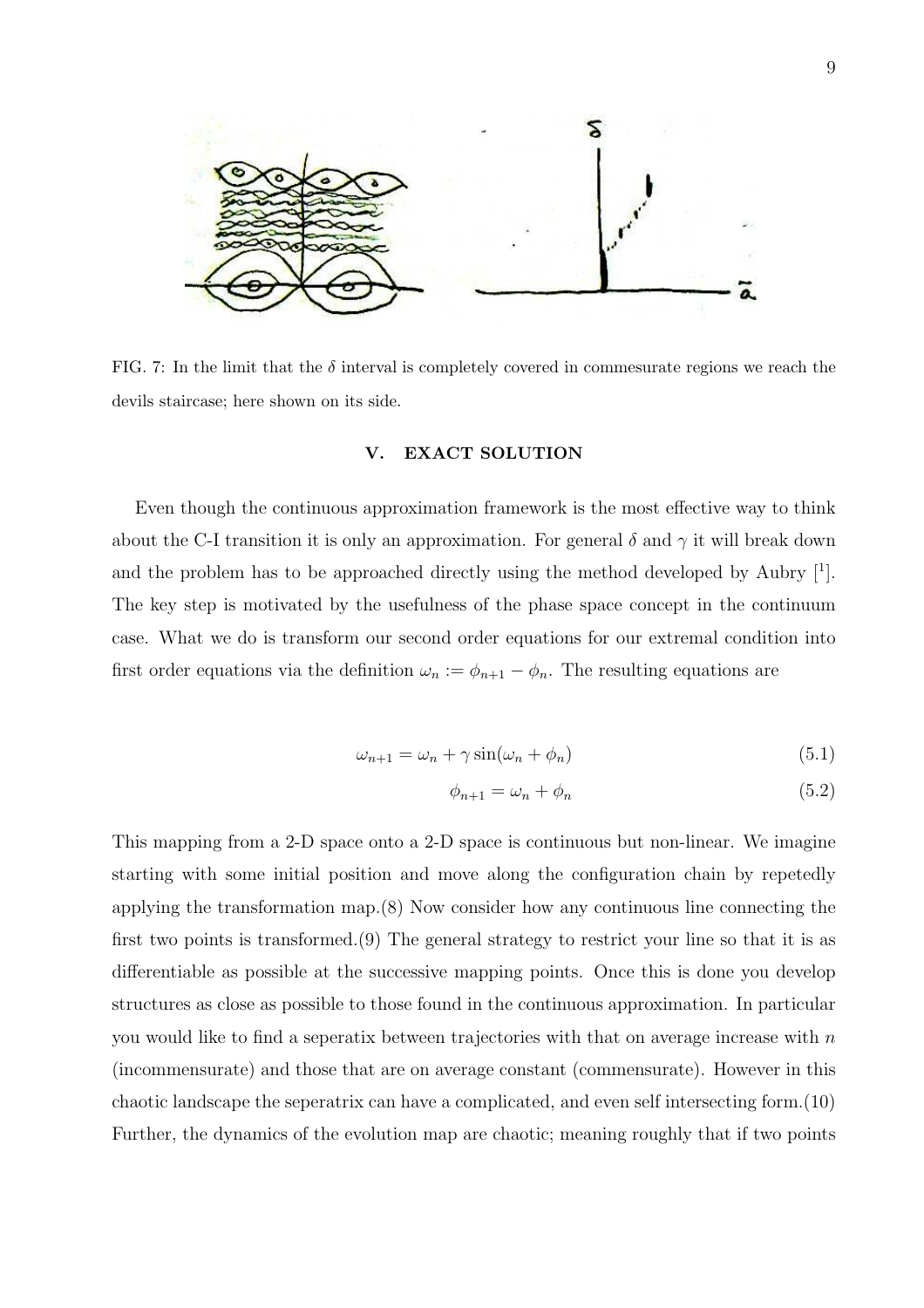

FIG. 8: Schematic of how the mapping could evolve sequentially.



FIG. 9: A line connecting points 1 and 2, will get mapped to a line connecting points 2 and 3 and thus form one continuous line.

are a small distance  $\epsilon$  from each other, after N applications of the transformation the two points are typically found a distance  $\epsilon e^{\lambda N}$  where  $\lambda$  is a positive exponent. Or said verbally the system is very sensitive to initial conditions. In particular searching through the possible solutions to find the global minimum is a seemingly intractable task - further it is a difficult question to determine if there are zero modes like in the continuum approximation or if the solitons are pinned.



FIG. 10: Schematic of self-intersecting seperatrix. Taken from Pokrovsky<sup>[2]</sup>.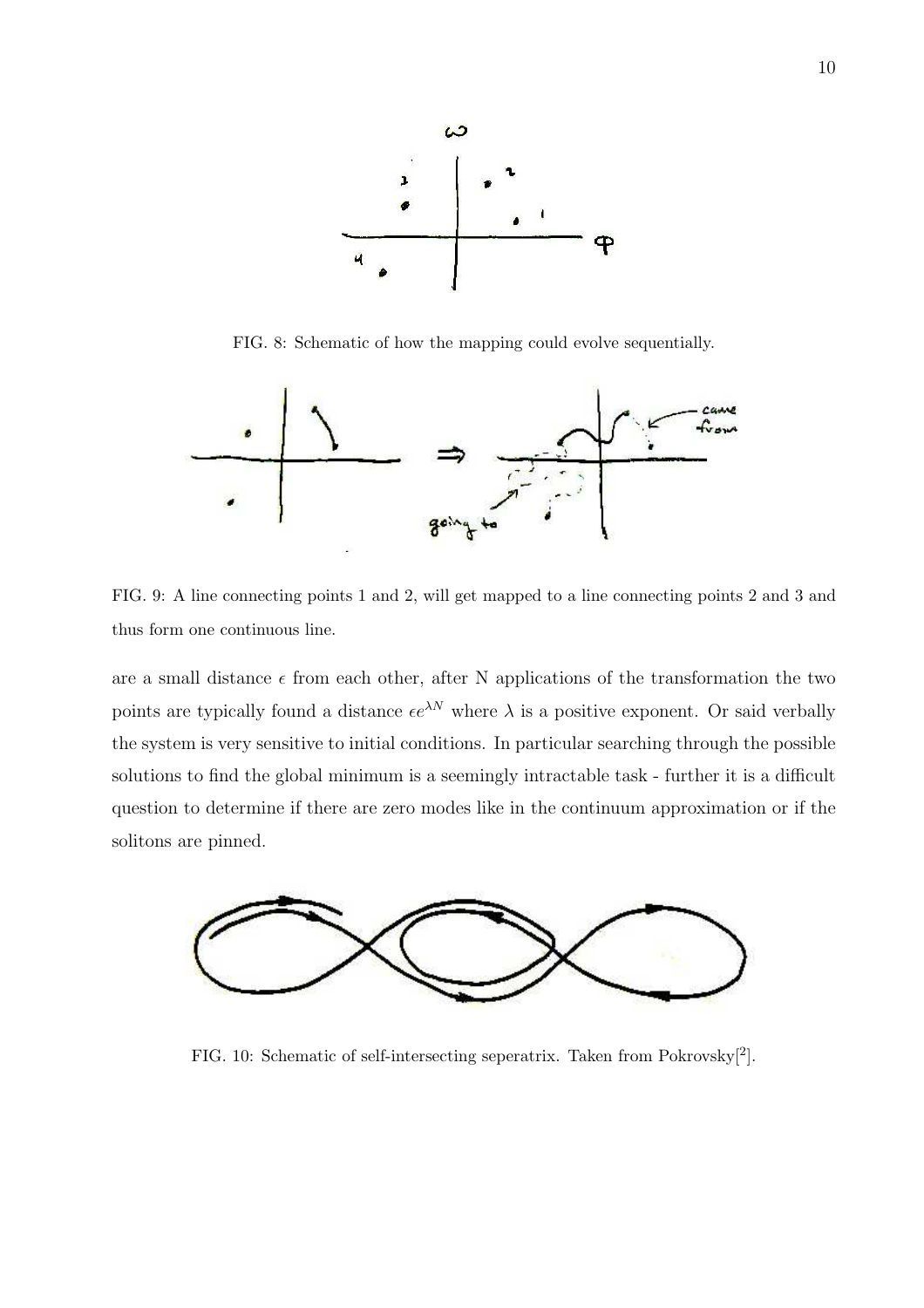

FIG. 11: Left: If soliton intersection energy is too high the linear regiem is favored. Right: An example of a breather mode.

#### VI. EXTENSIONS

Now that we have a good feel for the 1-D model and the kind of structures that can develop when two different types of order compete lets consider some generalizations. First of all this model has obvious extensions to higher dimensions, non-zero temperatures, quantum systems, and different types of interactions; all of which have been extensively developed. In this section I will mention in passing some points related to these issues that I find particularly interesting.

#### A. 2D C-I Transition

In 2D when such systems undergo the commensurate-incommensurate transition they likewise can develop soliton structure, that can be either honeycombed or linear depending on wether domain wall intersections are unfavorable. Also of interest the honeycomb structure has a near degenerate breathing mode.(11)

Rather unfortunately such phases are typically unstable to the spontaneous creation of vortices and are consequently simply incommensurate liquids.<sup>[4]</sup> Theoretical issues aside there is a voluminous record of experiments that have explored for example the ordering of nobel gasses absorbed on substrates, though we do not have the space to detail it here. For a typical example of this type of scholarship I include a reference to a conference proceedings largely devoted to such issues.<sup>[5]</sup>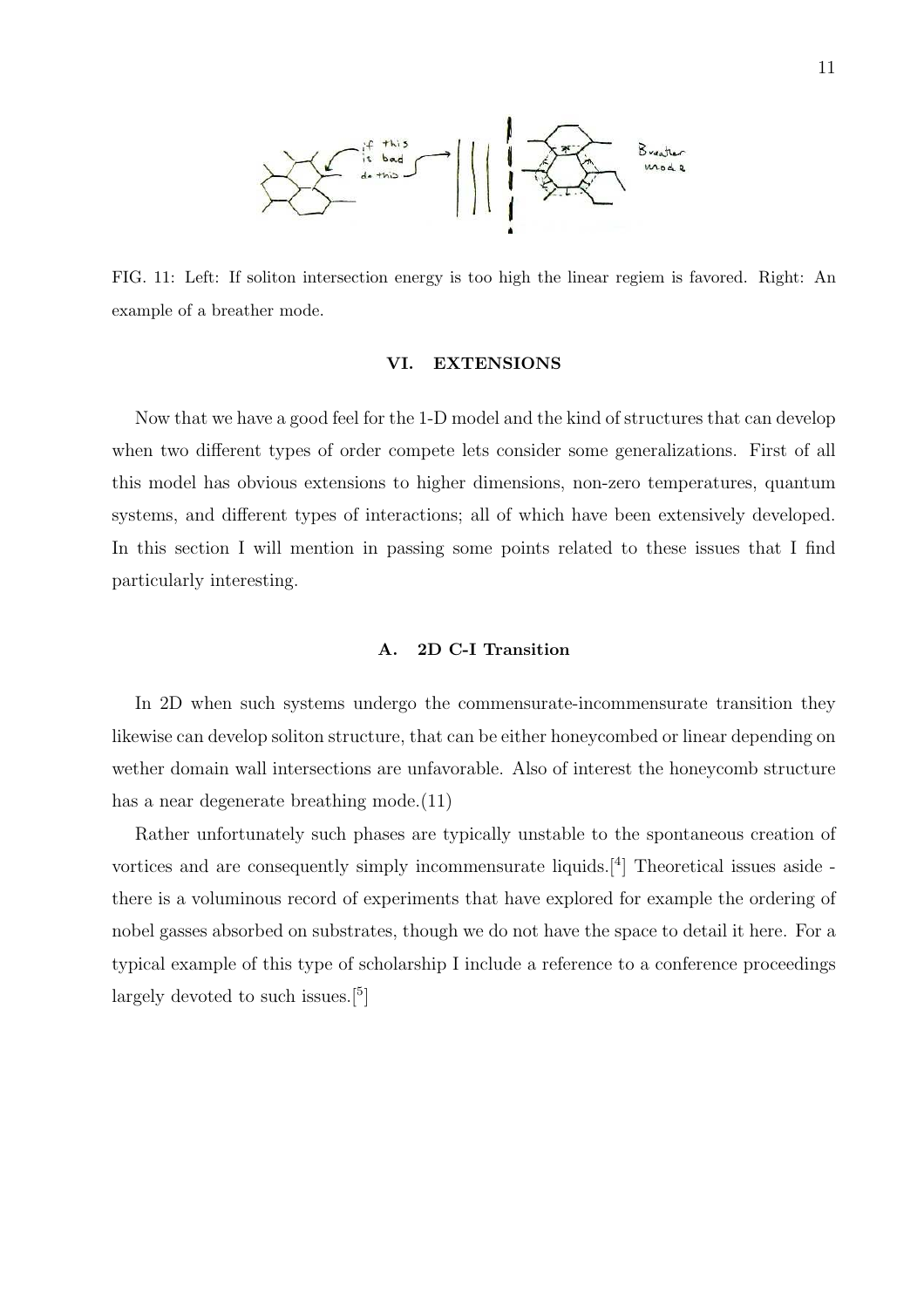#### B. Quantum Solitons

The generalizations of classical field equations that support topological structures (such as the one we have been discussing) to a quantum setting implies a rather interesting idea that it is possible to quantize your field, not about a uniform state, but about topological one. There are still the usual boson modes but the field still retains the zero modes of the topological excitations. There are some severe restrictions on these theories (Derrick's theorem<sup>[6</sup>], however if I may be so bold as to wildly speculate I believe that if dislocations turn out to be explanation for a bulk supersolid effect, it is likely that this type of mathematical structure will be central.

# C. The ANNNI Model

Finally it should be noted that these concepts are hardly confined to systems of particles on a periodic substrate. In particular if a ferromagnet has a competing axial anti-ferromagnet next neighbor interaction, in the axial direction the system can break up into ferromagnetic regions with the domain walls playing the same role as the solitons in the FK model, and undergoing the same type of C-I transition.<sup>[3]</sup>

## VII. CONCLUSION

In conclusion we have seen that competition between a harmonic interaction and periodic potential can lead to very interesting topological structures. In particular we showed that it was in the very region where perturbation theory (our usual tool to head us in the right direction) that these interesting structures form. Further we saw that in the general case the structure of the system was so chaotic it was difficult to even understand if the concept of a soliton was even useful.

So what does this model mean for the general problem of transitions between competing orders. On one hand it is very exciting because it leaves you with the distinct impression that beautiful topological structures of walls, dislocations or kinks will proliferate through the system turning otherwise normal dynamics incredibly rich and fascinating. Yet on the other hand it leaves you feeling that it might all be a little pointless because if it can get so complicated so easily in even such a simple system will in real life will such systems ever be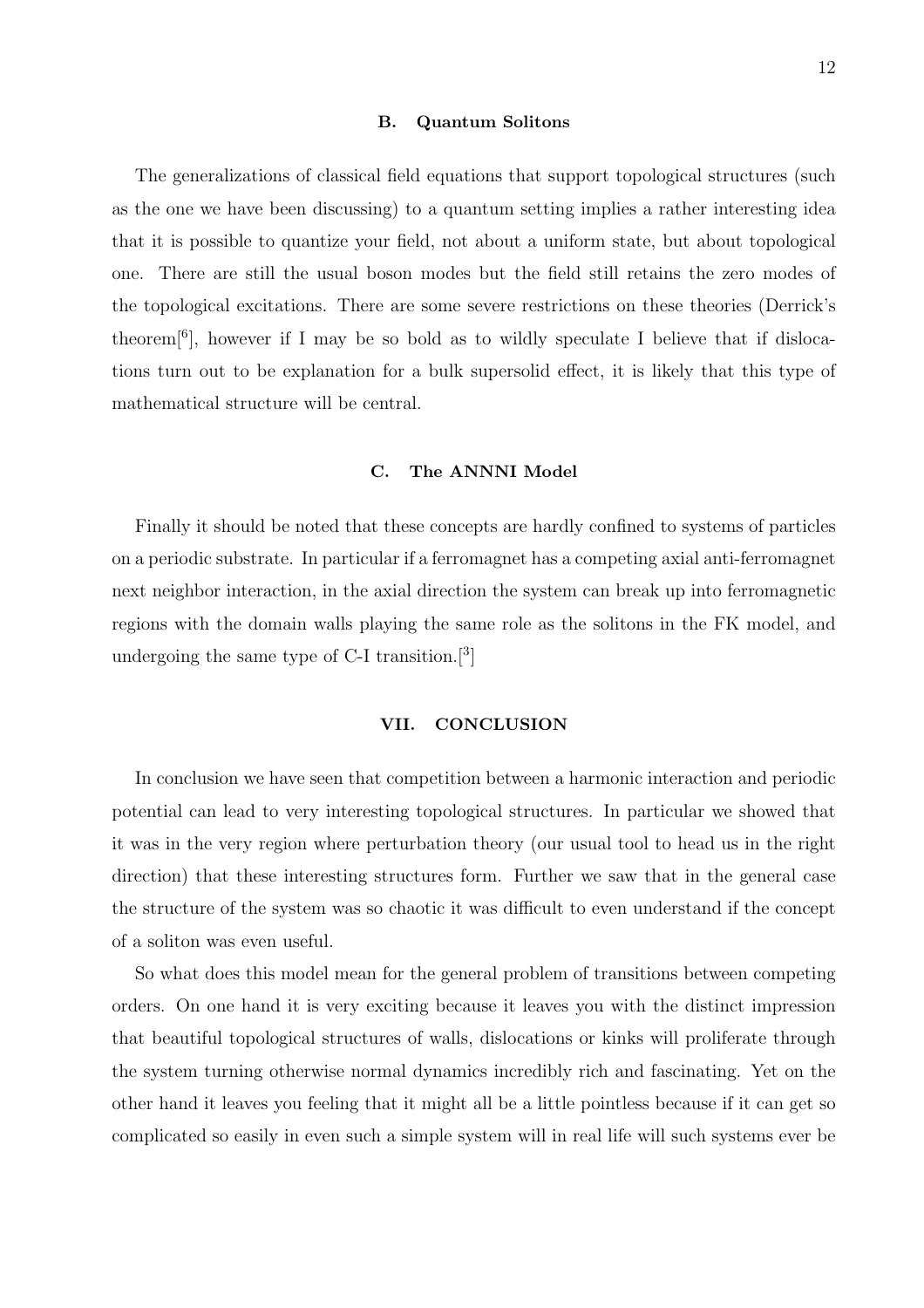understandable?

A way forward could be to look at the problem in a more geometric framework. If you pay attention to the metric and resulting topologies you are defining on both your space of potentials as well as your configuration space you may be able to show how in general useful topological structures form. Secondly in the other direction I believe that it may be true that these types of problems simply are unsolvable. Computer science has proven that not all true statements can be proven and have even defined numbers that exist but can be computed. It is perhaps time for physicist to put to serious intellectual effort into figuring out what the fundamental limits on our ability to logically construct theories. Are the some physical concepts that it is truly impossible not to calculate but rather to construct a theory about?

I guess these ideas of irreducible complexity and course grained emergent understanding are bound up together, and as a community we may be gathering together the tools that will allow us to say something interesting about the nature of physical understanding. Then again, if our understanding is indeed limited by complexity what makes us thing we can understand complexity.

<sup>∗</sup> Electronic address: dgfergus@uiuc.edu

<sup>1</sup> S. Aurbry, The New Concept of Transitions by Breaking of Analyticity in a Crystallographic Model, in Solitons and Condensed Matter Physics, eds. A.R. Bishop and T. Schneider, p. 264, Springer Verlag, 1978

<sup>2</sup> V.L. Pokrovsky and A.L. Talapov, Theory of Incommensurate Crystals, Harwood Academic Publishers, Soviet Scientific Reviews V.1, 1983

<sup>3</sup> Per Bak, Commensurate phases, incommensurate phases and the devil's staircase, Rep. Prog. Phys., (1982) Vol.45, p. 587,

<sup>4</sup> S.N. Coppersmith, D.S. Fisher, B.I. Halperin, P.A. Lee, and W.F. Brinkman, Dislocations and the commensurate-incommensurate transition in two dimensions, Phys. Rev. B, (1982) Vol.25, p. 349,

<sup>5</sup> Phase Transitions in Surface Films 2, (1991) H. Taub, G. Torzo, H.J. Lauter, S.C. Fain, Jr., Plenum Press, NATO ASI Series,